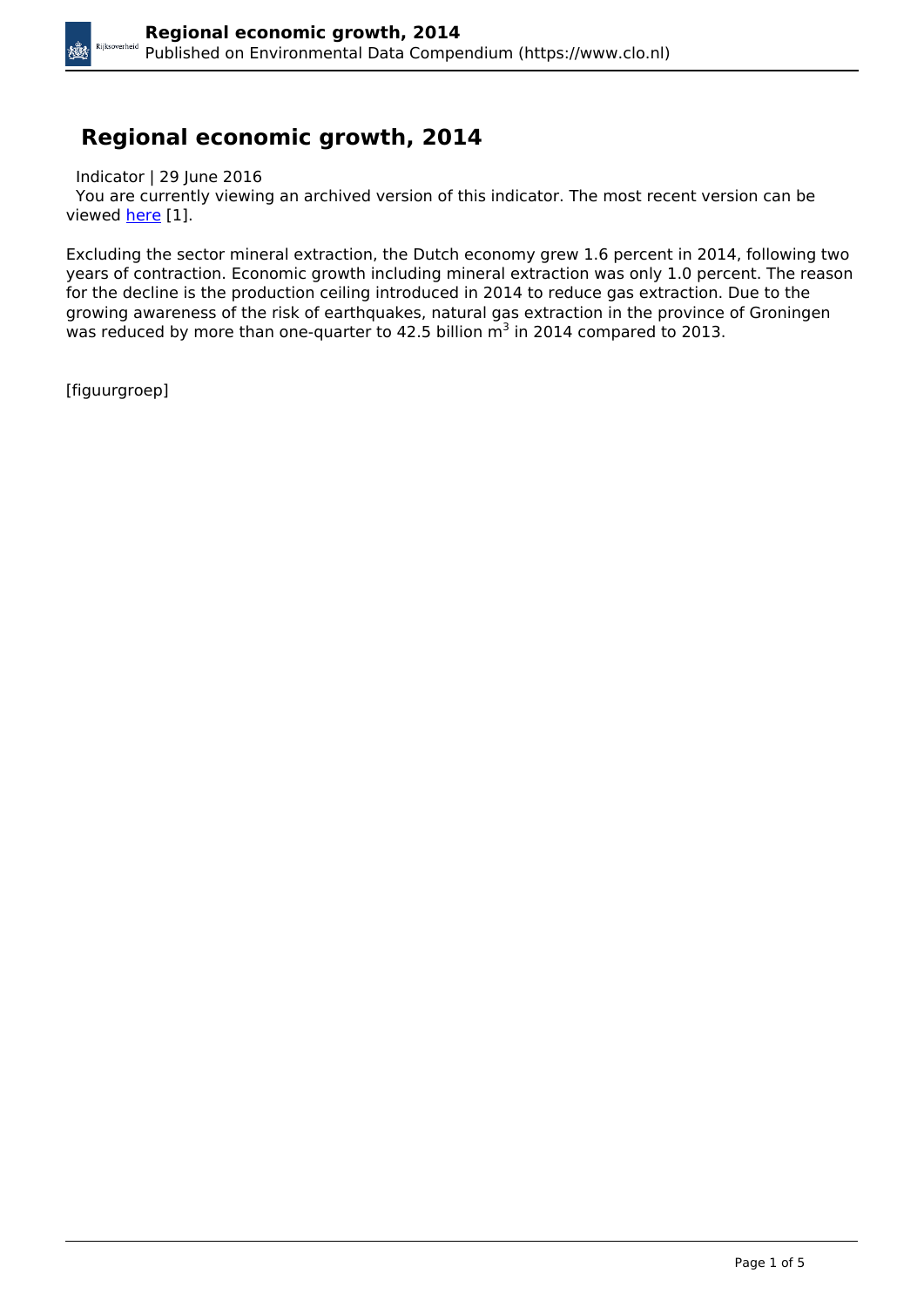# **Economic growth by province**



Source: CBS.

CBS/jun16 www.clo.nl/en206505

- [Download bitmap](https://www.clo.nl/sites/default/files/infographics/2065_002g_clo_05_en.png) [2]
- [Download data \(xlsx\)](https://www.clo.nl/sites/default/files/datasets/c-2065-002g-clo-05-en.xlsx) [3]
- [Download data \(ods\)](https://www.clo.nl/sites/default/files/datasets/c-2065-002g-clo-05-en.ods) [4]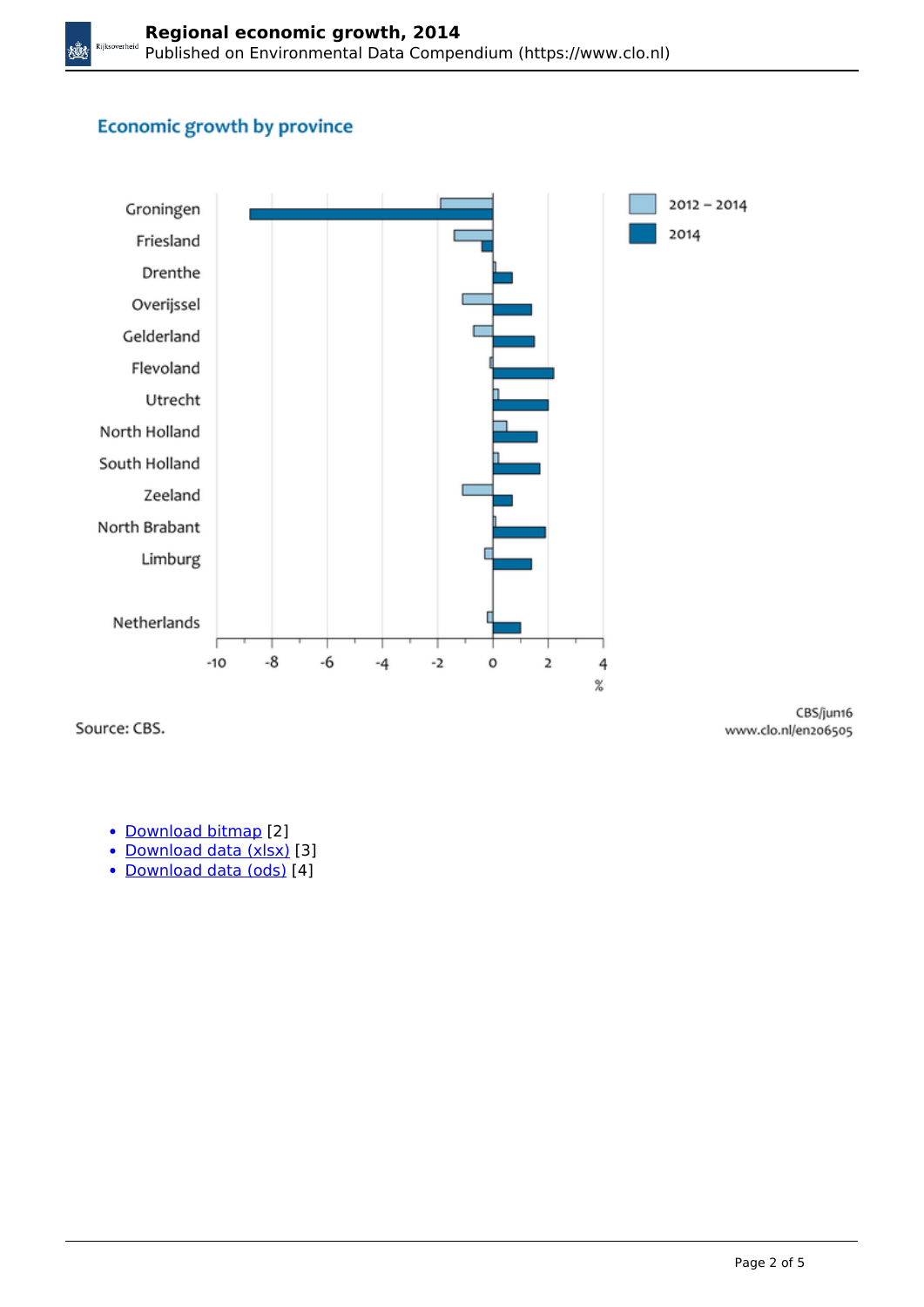#### Economic growth by COROP plus area, 2014



Source: CBS (provisional figures).

CBS/apr16 www.clo.nl/en206505

- [Download bitmap](https://www.clo.nl/sites/default/files/infographics/2065_001k_clo_05_en.png) [5]
- [Download data \(ods\)](https://www.clo.nl/sites/default/files/datasets/c-2065-001k-clo-05-en.ods) [6]
- [Download data \(xlsx\)](https://www.clo.nl/sites/default/files/datasets/c-2065-001k-clo-05-en.xlsx) [7]

[/figuurgroep]

# **Economic developments**

Excluding the sector mineral extraction, all Dutch provinces showed economic growth in 2014. The province of Friesland had the smallest growth rate (0.3 percent). Flevoland, on the other hand, performed remarkably well: the year-on-year economic growth rate went from -1.5 percent in 2013 to +2.2 percent in 2014. The big number of car lease companies in this province largely accounts for the high growth rate. With 1.7 percent, the growth rate in the province of Groningen was marginally above the nationwide average. Including mineral extraction, the GRP (gross regional product) in Groningen dropped substantially, by 8.8 percent. The region 'Overig Groningen' suffered severely as a result of the reduced extraction of natural gas. The economic growth rate plunged more than 10 percent. To facilitate comparison and prevent the figures from being distorted by the reduction in natural gas extraction, regional data are presented excluding the sector mineral extraction.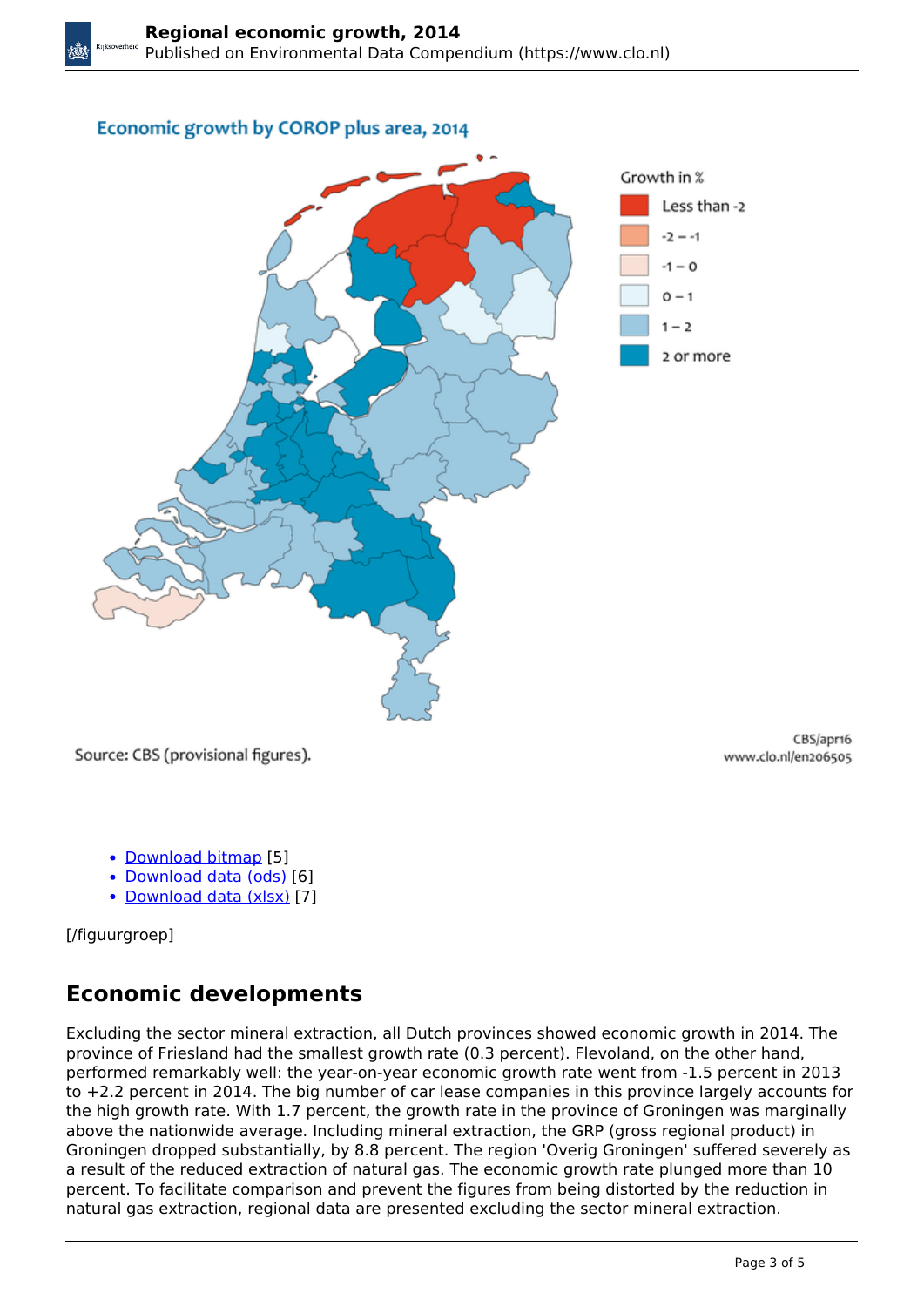## **Per capita GDP**

In 2014 the per capita GDP in the Netherlands stood at 38 thousand euros. In the provinces of North Holland, Utrecht, North Brabant and South Holland GRP per capita was above the nationwide average. With approximately 25 thousand euros, the northern provinces of Friesland and Drenthe had the lowest GRP per capita.

GDP per capita in the Netherlands has risen by more than 3.7 percent over the period 2010-2014. Broken down by province, North Brabant showed the highest growth rate (6.3 percent). With 1.9 percent, Flevoland accounted for the lowest growth rate. Surprisingly, the province of Drenthe still had the lowest GRP per capita in 2014 despite robust growth in the period 2010-2014 (5.7 percent). In the wealthy provinces of Utrecht and South Holland GRP growth per capita was also below the national average. In the province of Groningen the GRP growth rate per capita was 3 percent, but including the sector mineral extraction it was 0.6 percent down over the same period. As stated above, natural gas consumption is of vital importance for Groningen's economy.

### **Production structure provinces**

The services sector is crucial for the Dutch economy. Together, all services accounted for 76 percent of value added in 2014. In the provinces of North Holland and Utrecht banks and financial institutions are overrepresented in commercial services, but industrial activities are at a relatively low level in these provinces. In Groningen, for example, industry accounts for more than 52 percent of value added. Excluding mineral extraction value added is reduced by half. The share of Groningen in commercial services is only half of that generated in the province of Gelderland. There are differences in the production structure of the various Dutch provinces but little has changed over the years.

# **References**

- CBS (2015a). [Statline: Regionale kerncijfers; nationale rekeningen](http://statline.cbs.nl/Statweb/publication/?DM=SLNL&PA=82801NED&D1=a&D2=0,6-17&D3=a&HDR=T&STB=G1,G2&VW=T.) [8]. CBS, Den Haag.
- CBS (2015b). [Statline: Regionale rekeningen; economische groei](http://statline.cbs.nl/StatWeb/publication/?DM=SLNL&PA=81356NED&D1=0&D2=0,58-76&D3=l&VW=T) [9]. CBS, Den Haag.
- CBS (2015c). [Statline: Regionale rekeningen; kerncijfers](http://statline.cbs.nl/StatWeb/publication/?DM=SLNL&PA=71541NED&D1=a&D2=0,18-57&D3=l&HDR=T&STB=G1,G2&VW=T) [10]. CBS, Den Haag.
- More data on regional accounts can be accessed in the Statistics Netherlands' database [StatLine](http://statline.cbs.nl/) [11].

# **Reference for this page**

CBS, PBL, RIVM, WUR (2016). [Regional economic growth, 2014](https://www.clo.nl/indicatoren/en206505) [12] (indicator 2065, version 05 , 29 June 2016 ). www.environmentaldata.nl. Statistics Netherlands (CBS), The Hague; PBL Netherlands Environmental Assessment Agency, The Hague; RIVM National Institute for Public Health and the Environment, Bilthoven; and Wageningen University and Research, Wageningen.

#### **Source URL:**<https://www.clo.nl/en/indicators/en206505>

#### **Links**

[\[1\] https://www.clo.nl/en/indicatoren/en2065](https://www.clo.nl/en/indicatoren/en2065) [\[2\]](https://www.clo.nl/sites/default/files/infographics/2065_002g_clo_05_en.png) [https://www.clo.nl/sites/default/files/infographics/2065\\_002g\\_clo\\_05\\_en.png](https://www.clo.nl/sites/default/files/infographics/2065_002g_clo_05_en.png) [\[3\]](https://www.clo.nl/sites/default/files/datasets/c-2065-002g-clo-05-en.xlsx) <https://www.clo.nl/sites/default/files/datasets/c-2065-002g-clo-05-en.xlsx> [\[4\]](https://www.clo.nl/sites/default/files/datasets/c-2065-002g-clo-05-en.ods) <https://www.clo.nl/sites/default/files/datasets/c-2065-002g-clo-05-en.ods> [\[5\]](https://www.clo.nl/sites/default/files/infographics/2065_001k_clo_05_en.png)